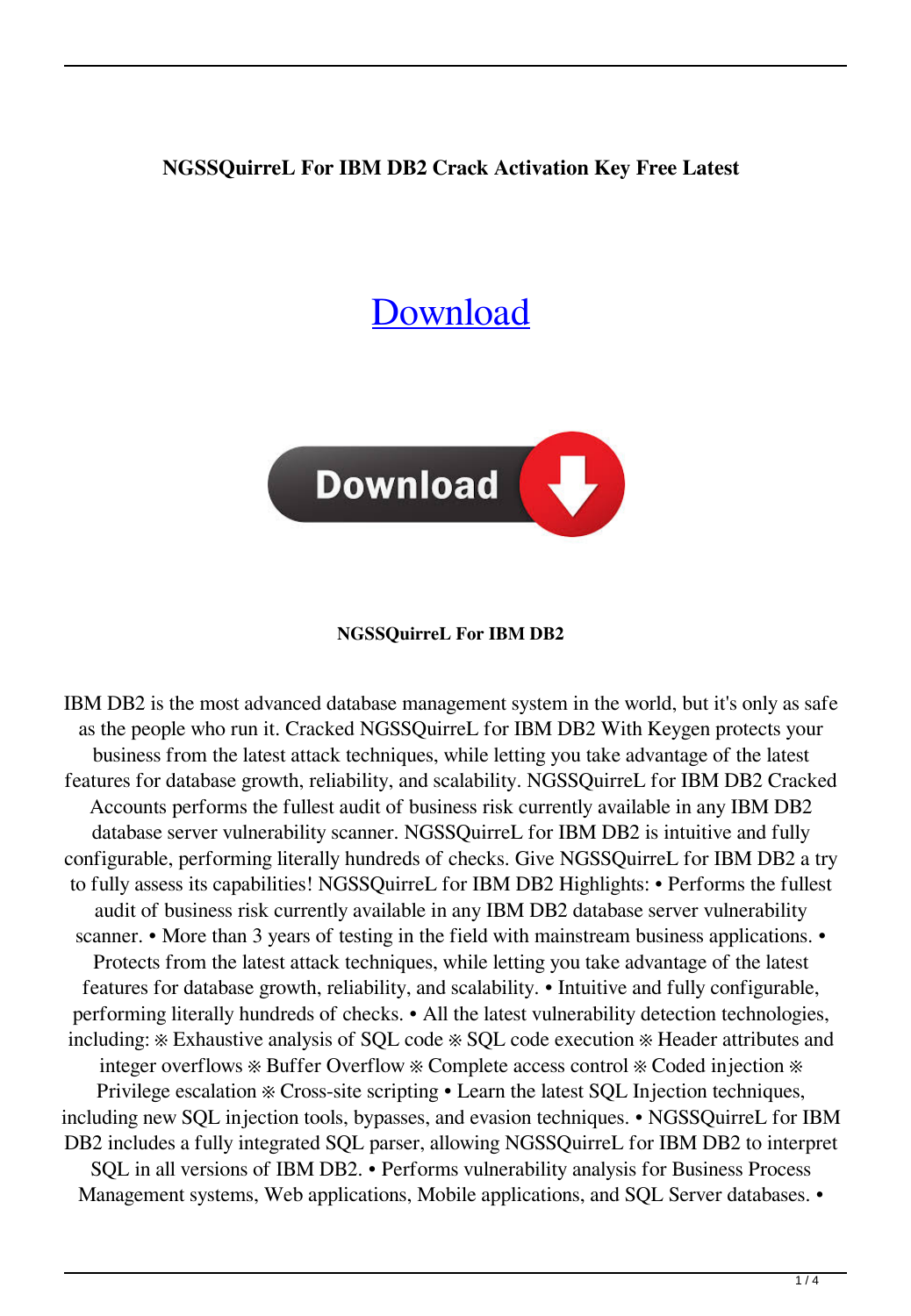Validates the security of data exposed to the Internet. • Continuously monitors database server changes, patch levels, and compatibility with all versions of IBM DB2. • Performs full connectivity tests to a wide range of databases, and allows you to create full database mirror images, easily export databases, and restores databases to any point in time. • Includes a fully integrated web interface for complete control of NGSSQuirreL for IBM DB2. • Supports the latest vulnerability detection technologies, including: ※ Binary analysis of server processes ※ Buffer Overflow ※ Cross

#### **NGSSQuirreL For IBM DB2 Incl Product Key Download (Latest)**

77a5ca646e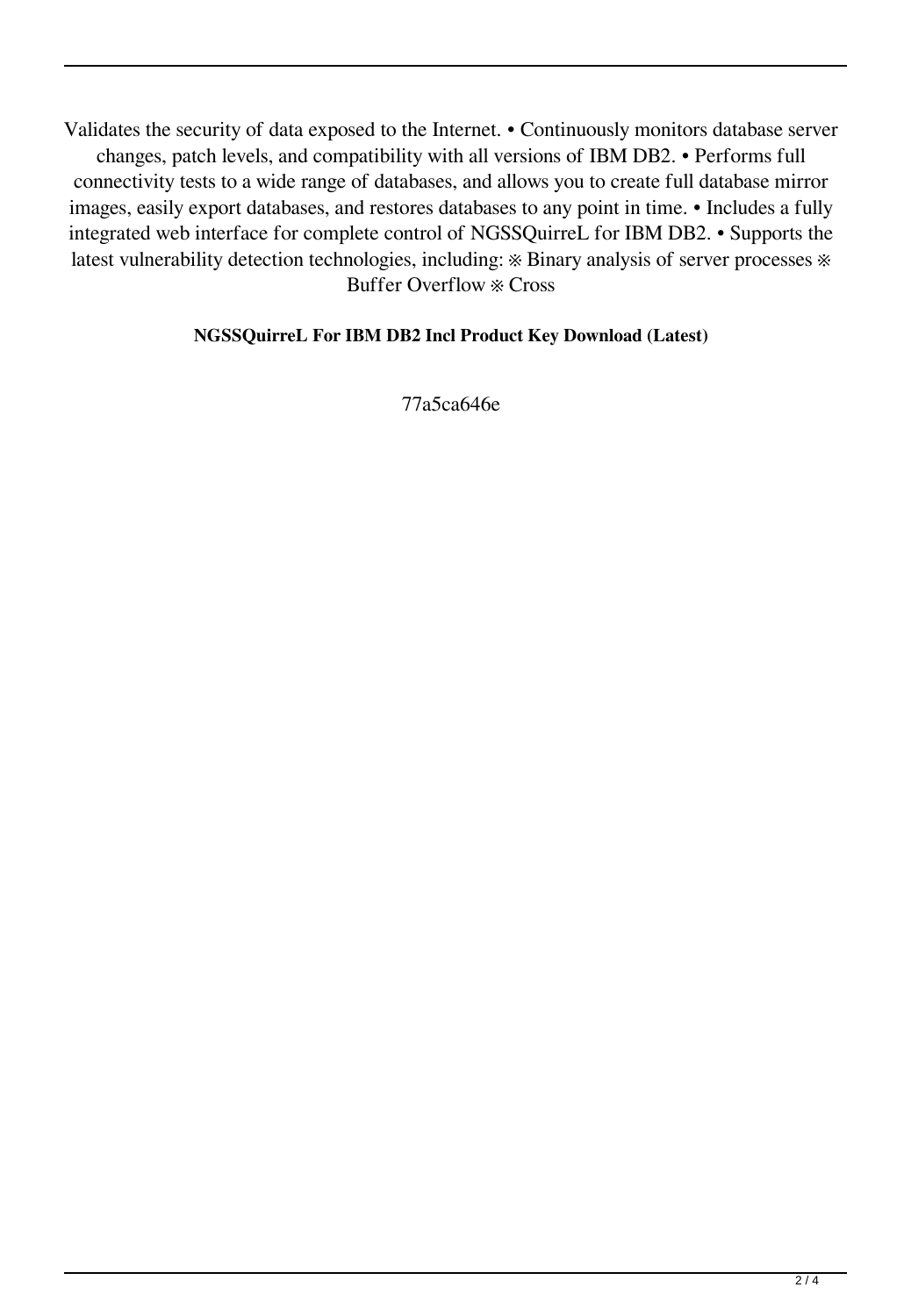### **NGSSQuirreL For IBM DB2 License Key For PC**

NGSSQuirreL for DB2 9 for z/OS is a product for IBM DB2 9 for z/OS that brings the full complement of data validation, code analysis and information assurance security testing tools that have been used to find vulnerabilities in all other supported DB2 products including SQL/XA SQL/Web SQL/ODBC and WebSphere. It is designed to assist in the security testing and management of DB2 databases and other applications, and is the only DB2 product that integrates the NGSSM for IABM of the ANSI/TISQ, ISO/IEC 27002, NIST, FISMA, PCI-DSS, and NERC, and several other important security standards. NGSSQuirreL for DB2 for z/OS provides security professionals with the tools and procedures to analyze, detect, and evaluate the security risks of IBM DB2 for z/OS systems, while providing automated postcompilation analysis to find and fix security vulnerabilities. This comprehensive toolset empowers the security professional to effectively manage and protect a DB2 database environment. NGSSQuirreL for DB2 for z/OS is intended to be used as a complement to the NGSSM for IABM of the ANSI/TISQ, ISO/IEC 27002, NIST, FISMA, PCI-DSS, and NERC, and several other important security standards. It is a single toolset that provides complete control over DB2 security testing. NGSSQuirreL for DB2 for z/OS works with DB2 for z/OS version 9.1 and later What's new in this release: Added more DB2 packages: IBM DB2 9.1 Database for z/OS, IBM DB2 9.1 Database for z/OS Express Edition, IBM DB2 9.1 Database for z/OS for I/O Clusters Added scripting support to NGSSQuirreL for DB2 for z/OS Added support for SQL/XA SQL/Web SQL/ODBC Added support for WebSphere 6.1 SP1 Fixed regression bugs NGSSQuirreL for DB2 XA is the most comprehensive security auditing tool designed for a DB2 XA database. NGSSQuirreL for DB2 XA performs the fullest audit of business risk currently available in any

#### **What's New In?**

NGSSQuirreL for IBM DB2 is a comprehensive database security scanner for IBM DB2, using an intuitive, GUI interface. NGSSQuirreL is based on a revolutionary new security model, the Network Security Graph, (NSG) allowing it to deliver an accurate analysis of your DB2 security and determine your business risk. NGSSQuirreL for IBM DB2 is the most comprehensive database security scanner available for IBM DB2. It performs the fullest audit of database security, generating clear and complete reports indicating your risk, and suggesting action plans to remediate the risk. NGSSQuirreL for IBM DB2 is an independent security scanner. It does not rely on DB2, although it does make use of DB2 schema and information that is stored in the database. If you have an IBM DB2 installation that is not NGSSQuirreL enabled, you will need to add NGSSQuirreL to DB2 manually. NGSSQuirreL for IBM DB2 is configurable, performing literally hundreds of checks. It is easy to learn and easy to use. Give it a try today! Screenshots: